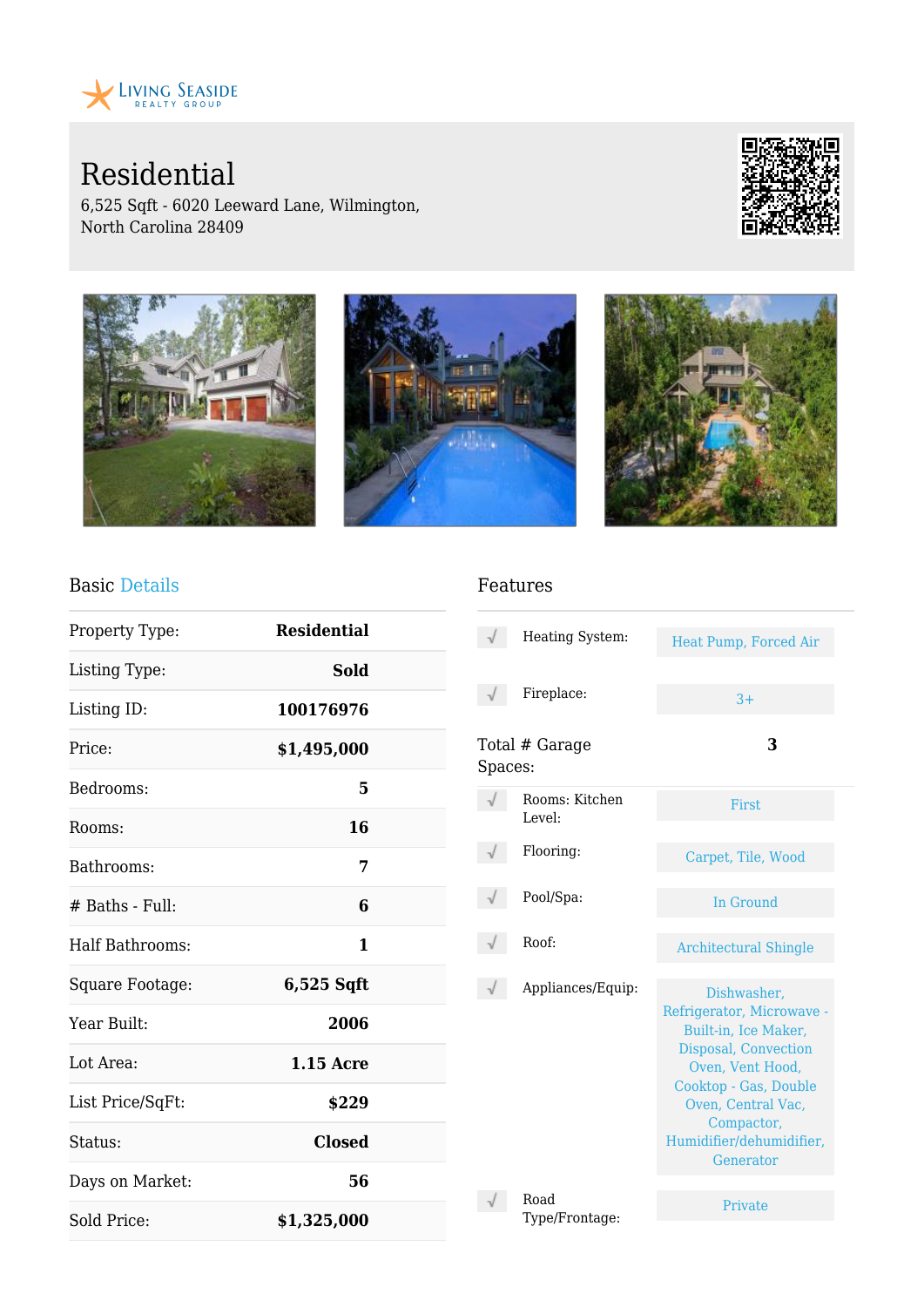| Close Date:<br>Sold Price/SqFt: | 10/31/2019<br>\$203 | <b>Interior Features:</b> | 1st Floor Master, 9ft+<br>Ceilings, Foyer, Smoke<br>Detectors, Walk-in                                                                                                                |
|---------------------------------|---------------------|---------------------------|---------------------------------------------------------------------------------------------------------------------------------------------------------------------------------------|
|                                 |                     |                           | Shower, Walk-in Closet,<br>Ceiling Fan(s), Wet Bar,<br>Blinds/shades,<br>Intercom/music, Security<br>System, Pantry, Mud<br>Room, Whirlpool, Solid<br>Surface, Sauna, Home<br>Theater |
|                                 |                     | <b>Exterior Features:</b> | Thermal Windows,                                                                                                                                                                      |
|                                 |                     |                           | <b>Irrigation System</b>                                                                                                                                                              |

Neighborhood

#### Address Information

| Country:       | US                 |  |
|----------------|--------------------|--|
| State:         | NC.                |  |
| County:        | <b>New Hanover</b> |  |
| City:          | Wilmington         |  |
| Subdivision:   | Not In Subdivision |  |
| Zipcode:       | 28409              |  |
| Street:        | <b>Leeward</b>     |  |
| Street Number: | 6020               |  |
| Street Suffix: | Lane               |  |

| Elementary<br>School: | <b>Bradley Creek</b> |  |
|-----------------------|----------------------|--|
| Middle School:        | <b>Roland Grise</b>  |  |
| High School:          | Hoggard              |  |

## Additional Information

| Office Name:               | <b>Living Seaside</b><br><b>Realty Group</b>                                     |
|----------------------------|----------------------------------------------------------------------------------|
| Sub-Type:                  | <b>Single Family Residence</b>                                                   |
| Tax Year:                  | 01/01/1970                                                                       |
| Waterview:                 | Yes                                                                              |
| Office $ID:$               | 2015120914421728<br>5957000000                                                   |
| Agent ID:                  | 2015120919315014<br>7905000000                                                   |
| UnBranded<br>Virtual Tour: | <u>https://my.matterpo</u><br>rt.com/show/?m=H<br>2V6odryZVa&brand<br>$=0$ &ts=1 |